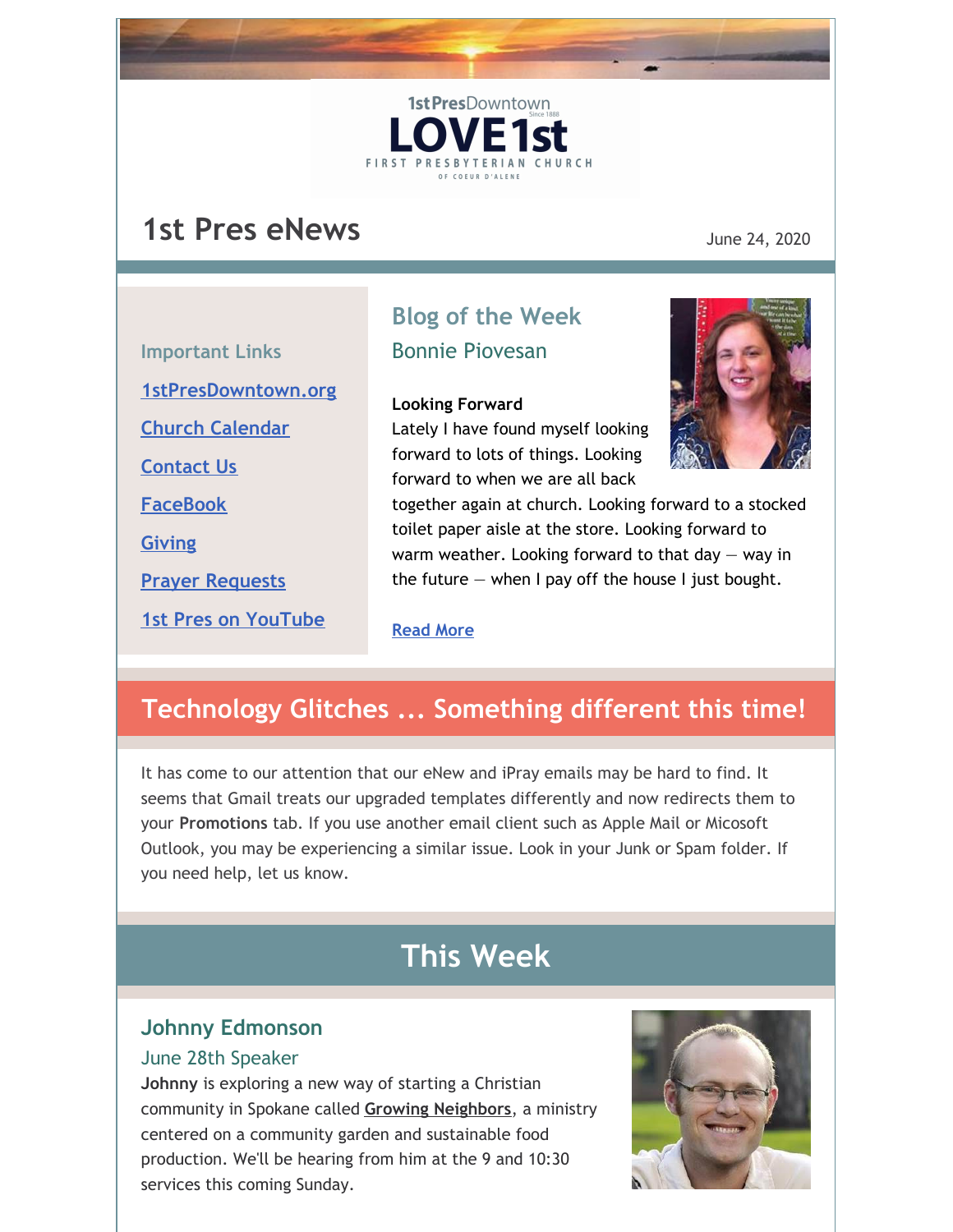Johnny will not be able to join us in-person on Sunday, so we will be gathering in the sanctuary and online to watch his message as a pre-recorded video.



**Blessing of the Bikes This Sunday!**

Join us this Sunday

for the Blessing of the Bikes! We'll gather at the City Park Bandstand and go from there. Please call the office if you have questions.

**When:** June 28th, 2 pm **Blessing:** City Park Bandstand, CdA **Destination:** Riverstone Park Gazebo **Treat**: Ice cream bars & popsicles!

### **Dates to Remember**

**Sunday, June 28** Blessing of the Bikes **Friday, July 3** Office Closed **Saturday, July 4** Independence Day! **Wednesday, July 8** Bike Safety Rodeo

**Spiritual Power Lunch** Fellowship and a re-set in the middle of your work week!



*An 8-week series on John 15: The Greatest Pursuit -* Abiding in Christ.

A short time of encouragement with friends in the Lord can be a great boost in the middle of our regular week. Bring your lunch to eat while we watch and discuss a short video - going deeper with God and each other. All are welcome!

> Questions? Contact Wendy Wilson (contact info in the directory)

**Dates**: Wednesdays, July 1 - Aug 19 **Time**: 12 noon - 12:45 **Where**: Krueger Hall **No prep required.**

### **2020 Back-to-School Clothing Drive Good News from the Deacons!**



We are receiving clothes again from the schools and our inventory is expanding!

However, due to the COVID 19 virus, we are proceeding cautiously. We will be holding a Clothing Giveaway on August 22, 2020, but with a much smaller group of people. We will only be inviting the five local elementary schools: Borah, Bryan, Fernan, Winton and Sorensen.

To keep our numbers down, we will not be doing any outside advertising. We will only be using the gym and our inventory will be geared toward the elementary school age group.

So, if you have any donations that fit that category please bring them to the church. *Please have them washed and labeled according to what is in the bag or box*. We appreciate your continued support in this venture. Any questions, please feel free to contact any of the Deacons. More details to follow.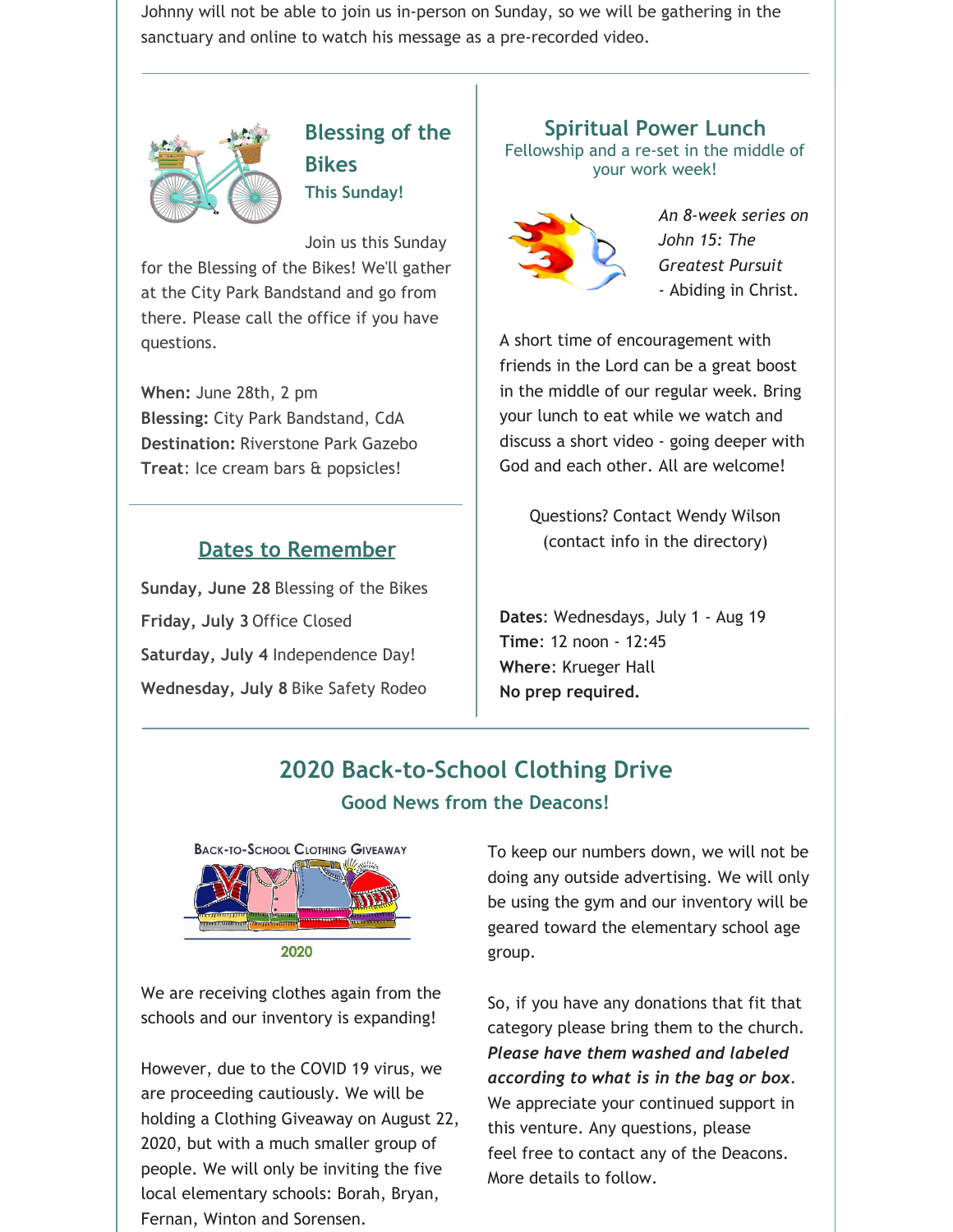#### **Sunday's Service** Watch Again or For The 1st Time!



Joel Parris, church planter and pastor at DOXA in Coeur d'Alene was our guest speaker this past Sunday. Listen to his journey and his

message about his connection and relationship with the gospel.

We successfully celebrated our first Sunday in the sanctuary with Pastor Jennie in the lead and our wonderful music team and technical team.

Be assured that while you many join us in the Sanctuary, we will continue to livestream our services, 9 & 10:30 am, every Sunday on our YouTube channel.

**Watch this service or any of our past services on our [YouTube](https://www.youtube.com/channel/UCCfruZriuZfS2hVar79nXbQ) Channel**

# **Church News**

### **Attending worship services in the sanctuary**

Watch how we plan to make this season of care work. **Read the [document](https://files.constantcontact.com/1d935adc001/16f87308-2245-4973-a3f5-d2729dff1ff3.pdf) that supports this plan**.





## **Visiting the Church Office**

As we move toward our new normal, some office staff will

continue to work from home. If you need to stop by the church, please call the office to schedule an appointment so we



**Pastor Sumey's Summer Reading List**

Craig is reading

during the first part of his Sabbatical. If you want to read along, he's put together a list of books and articles for you (don't worry, it's much, much shorter than his) so you can read and think alongside Craig.

**[Download](https://files.constantcontact.com/1d935adc001/1abf8692-150f-4ac3-9390-c817944dc3ce.pdf) the reading list.**



**CDAIDE: You Can Help Today! NEW**: There are several

board and committee positions available for you to consider. The email address below can be used to contact the team.

Additionally, our partners at CDAIDE continue to need ongoing help in specific areas.

**Care Partners** - businesses that will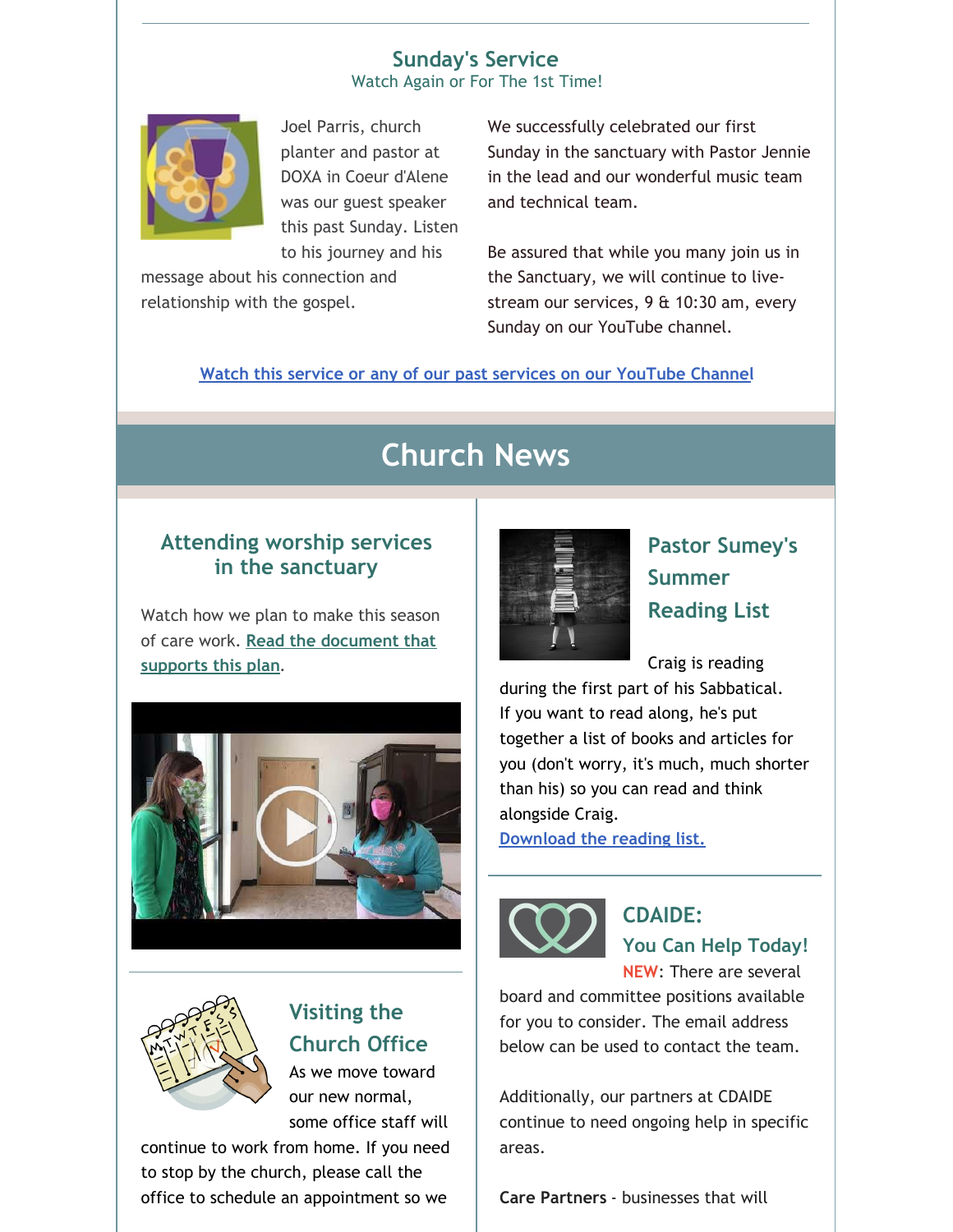can make sure whomever you need to visit is available.

### **What We're Working On ...**



The launch date is on the horizon ... possibly this week! The new website has been reorganized and still includes the important information you count on and hopefully a bit more!

donate/discount services (dentists, doctors, car repair shops, daycare, etc.)

**Technical Advisor** - help with website and online care referral updates and problems.

Please email **[serving@cdaide.org](mailto:serving@cdaide.org)** if you can help or forward to someone you think might be interested in helping.

# **Youth Update**

## **Notes from Steve Director of Youth Ministries**

"You will no longer be forsaken and hated, lonely and desolate. I will make you great and beautiful, a house of joy - eternally and forever.

You will know that I, the Lord, have saved you, that the mighty God of Israel sets you free. Your rulers will no longer oppress you; I, your God will protect and defend you like a



wall. I, the Lord, will be your eternal light, the light of my glory will shine on you. Your days of grief will come to an end. I, the Lord, will be your eternal light, I planted you, I made you, to reveal my greatness to all. You have been discounted and ignored - you will become like a great and a powerful nation.

When the right time comes, I will make this happen quickly - I am the LORD!"

#### *- Isaiah 60 (paraphrase)*

#### Hi Everyone!

It's been so great to be together in person again! I have missed our fellowship. We are working hard with our fabulous interns on great plans and wonderful dreams for the summer. If you see something cool happening and you want to join in - please do! We welcome and love our casual attenders and visitors too.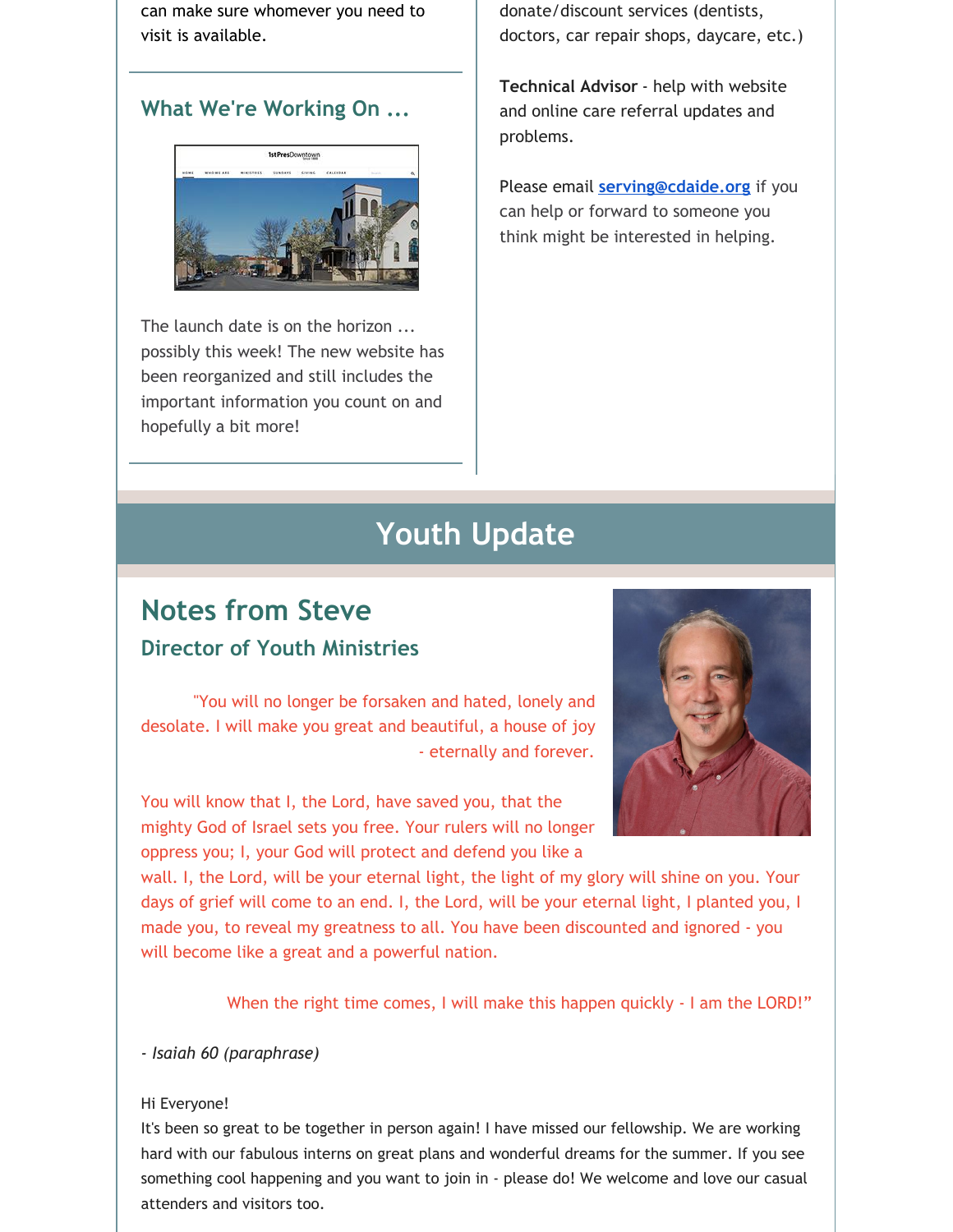Love, Peace & Joy! *Steve*

### **Gamers & Dancers** Wednesday @ 6:30 pm



It's time to show off all the gaming skills you've honed in quarantine, and move some of your muscles grown lazy. Bring a console, games and extra controllers if you've got

them (colored tape or thread around the cords help identify your stuff later). We will have 6 monitors set up with the dancing game on the big screen.

No games like COD until after 8pm - with permission of your parents. Come early!!!



**5-6:30 pm** - Gaming, snacks, pizza. **6:30-7 pm** - We will discuss steps to freedom in Christ. **8 pm** - Middle school pick up.

**9 pm** - High school pick up.

## **Schedule**

#### **Sundays**

Youth will meet Sundays in person at the church. I am not sure what the turnout will be, but I will be at both services.

### **Wednesday, 6:30-8 pm**

June 24 - Youth Video game night - 6pm -8pm everybody - 8-9 pm high school only

### **Digging Deeper - for high schoolers!**

We will meet next Tuesday at 6 pm - details to follow.

*As always, I am available with any questions, concerns or prayer requests!*

Steve **[steve@1stpresdowntown.org](mailto:steve@1stpresdowntown.org)** or 208.816.8122

# **Children's Ministry**

![](_page_4_Picture_19.jpeg)

Hey Families,

We had some great news from Lutherhaven this week, check out some very preliminary information below. Don't forget to check the "save the date" section at the bottom for a peek at all of our upcoming events.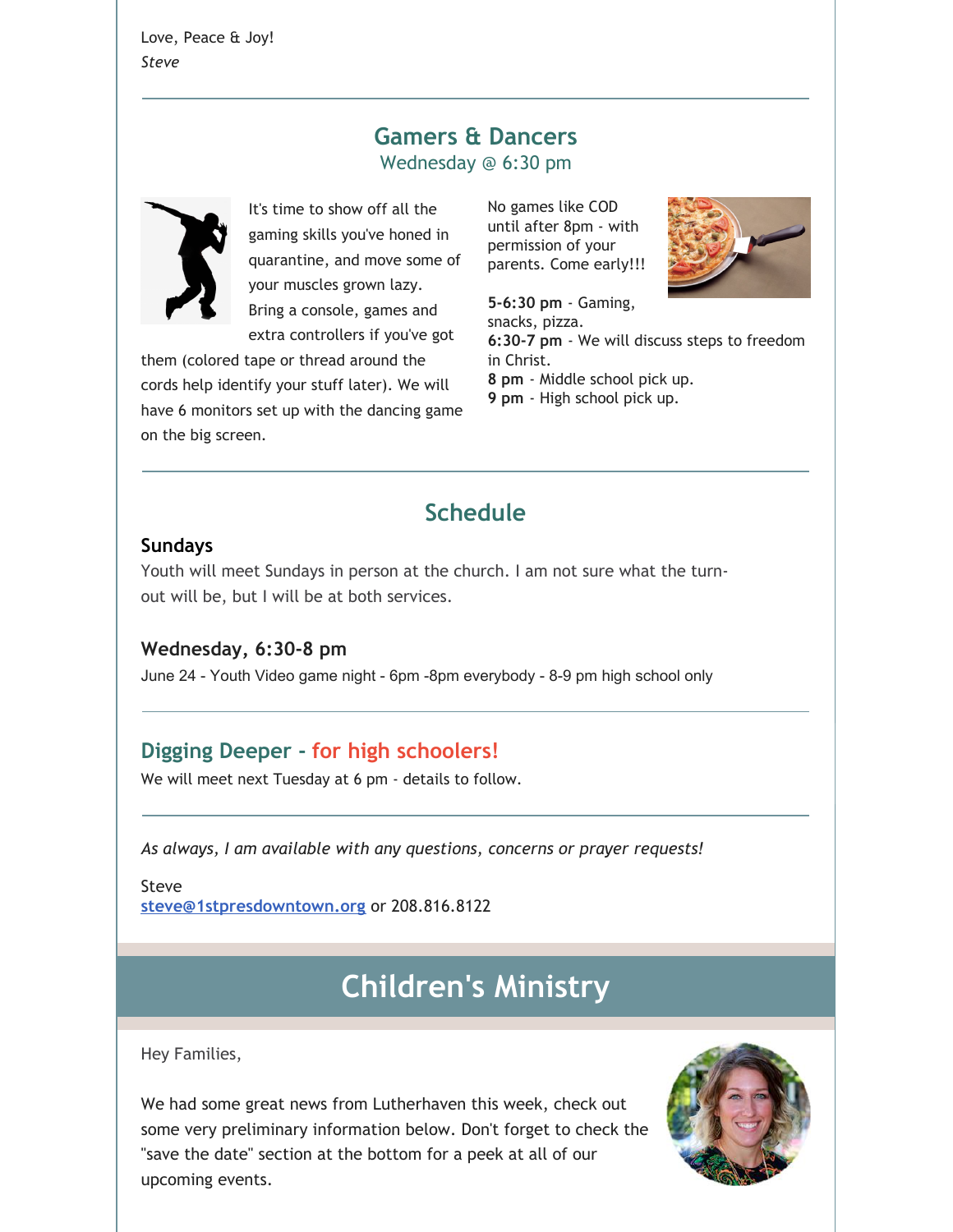![](_page_5_Picture_0.jpeg)

## **Blessing of the Bikes**

**This Sunday!**

We will meet at City Park at 2:00 for a blessing followed by a short ride to Riverstone Park for ice cream bars and popsicles. This is a great event to invite friends and family to join!

If you haven't already done so, please pick up your child's art work from the office. Make sure you checkin and let us know what time you'll

![](_page_5_Picture_5.jpeg)

come by. Thank you to everyone who participated!

![](_page_5_Picture_7.jpeg)

**4 Spots remain - sign up soon!**

This year our day camp is art themed. We are partnering with Hands to Art to create five amazing masterpieces including a mosaic, two pottery projects, painting, and batik. Throughout the week we will be exploring what it means to be God's masterpiece and how we can all live that out in our daily lives.

#### **Dates and Schedule**

**Date**: July 27th through July 31st **Time**: 9:30am - 4:30pm **Who**: 1st graders through current 5th graders **Limit\***: 25 (including volunteers) **Cost\*\***: \$100 (does NOT include lunch) **Bring**: Sack lunch

We will begin the day at Hands to Art pottery studio where the campers will complete a different art project each day.

Following that, we will head back to the church for a lesson and a sack-lunch. The afternoons will be filled with fun adventures like hiking and trips to the beach. We will invite families to join us for an adventure in the Silver Valley on Wednesday to explore the Crystal Gold Mines and Pulaski Tunnel Trail.

\*Attendance is limited to ensure the safety of the volunteers and the campers. We will be adhering to state and CDC guidelines.

\*\*Scholarships are available, please email **[Carley@1stpresdowntown.org](mailto:Carley@1stpresdowntown.org)** for information.

#### **[Register](https://1stpres.churchcenter.com/registrations/events/429465) Now**

### LutherHaven This Summer

Lutherhaven has provided us with solid dates for our 2020 group/family camp experience. We have been

![](_page_5_Picture_19.jpeg)

offered August 11 - 13th and we hope many of you will be able to attend this awesome opportunity to have a summer This trip is much anticipated by staff and campers alike after our amazing camping trip to Lion Head - we had a blast! We will have details as soon as we can solidify them with the team at Lutherhaven, this is new for them too!

Kindercamp is currently open for registration and we already have a few families attending. This is a great way to introduce kiddos to the summer camp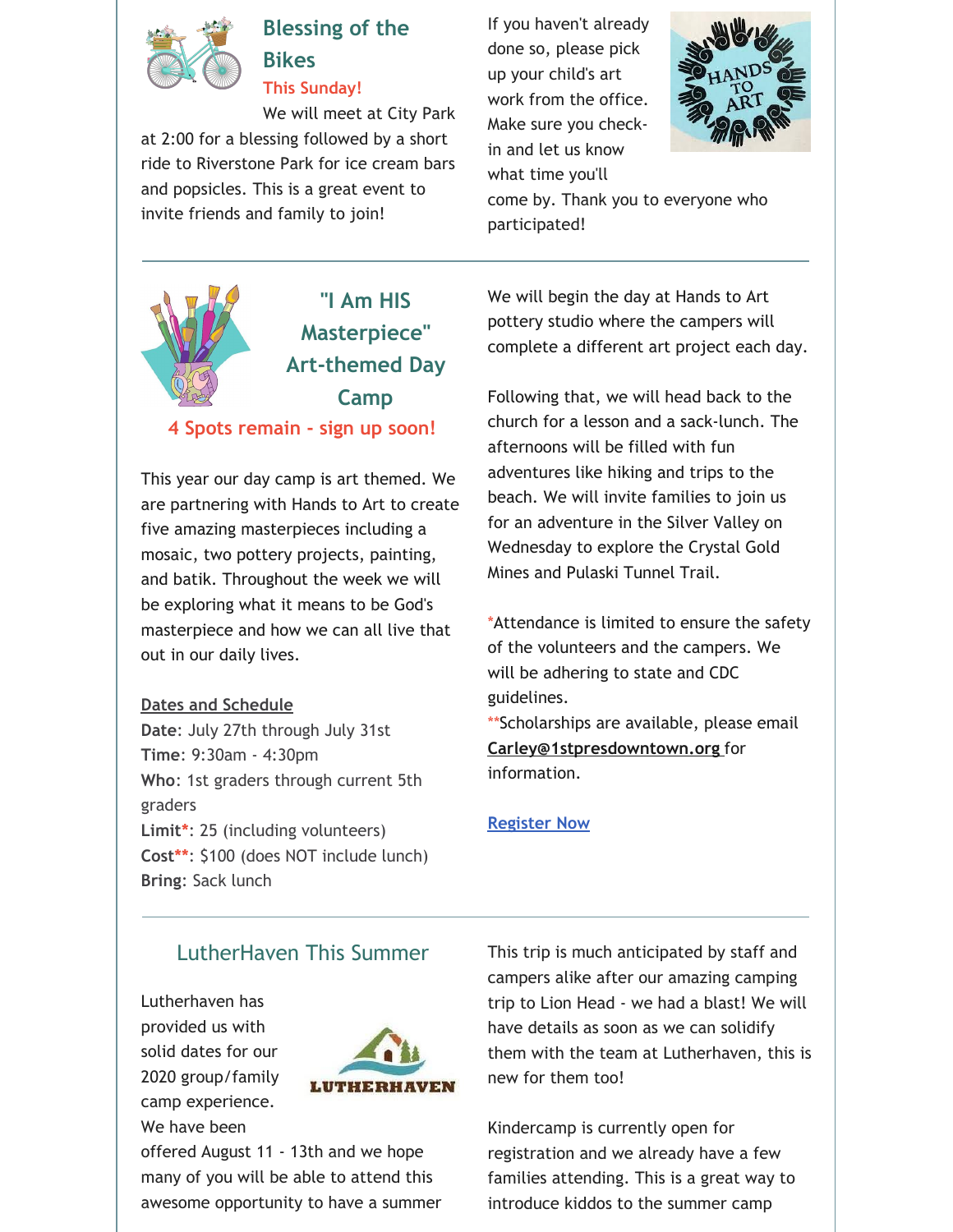camp experience even though the traditional camp was canceled. We are determined to make this as amazing as we can under the circumstances.

experience with you right by their side to enjoy every moment! **[https://www.lutherhaven.com/event/kin](https://www.lutherhaven.com/event/kindercamp-at-lutherhaven/) dercamp-at-lutherhaven/**

### **Zoom Connect and Learn**

Our amazing interns will be taking over the Zoom connections for the remainder of June. We will reevaluate for July as everyone's schedules are likely filled to the brim. Be on the lookout for the link by Wednesday morning. Times remain the same.

**Preschool - 1st Grade**: June 24, 2020 01:30 PM **2nd - 5th Grade:** June 24, 2020 02:00 PM

**Join Zoom [Meeting](https://zoom.us/j/97196291424?pwd=OGFYNzlMeUxjMUJFNXBJdGEzbkRxdz09)**

**Join Zoom [Meeting](https://zoom.us/j/94418591583?pwd=UkJvcFZ1Y2V4ZlBoRk1rK2JxbnNIdz09)**

Meeting ID: 971 9629 1424 Password: 3xD9DF

Meeting ID: 944 1859 1583 Password: 9PQXg3

#### **Save the Date**

- Every Wednesday for all ages: Zoom Meetings
- Blessing of the Bikes June 28
- Bike Safely Rodeo, July 8, 4 7 pm
- Family Game Day and BBQ, July 12, immediately after church (venue TBD)
- I Am HIS Masterpiece Art Day-Camp. **July 27 - July 31 9:30 am-4:30 pm**.
- Lutherhaven Kinder Camp, July 31 August 2
- Lutherhaven Family/Group Camp, August 11-13

Have an excellent week!

Carley

**[Carley@1stpresdowntown.org](mailto:Carley@1stpresdowntown.org)** or 208-215-5337

## **Groups & Gatherings**

### **Ministry Groups can now meet at the church!**

Please contact the church office to reserve a room for your Ministry group of 10 or less. Please remember that maintaining social distance and wearing masks is highly recommended. Emily and Chris, your amazing receptionists, will work with the Church Administrator to ensure spaces are available and cleaned properly.

### **Staying In Touch**

Remember that phone contact is a good substitute for in-person contact. Be sure to keep in touch with each other

![](_page_6_Picture_26.jpeg)

as a way to show Love 1st. We'll keep you up-to-date in the eNews, on the church calendar, or you can call the office. Thank you for staying positive, and please test negative!